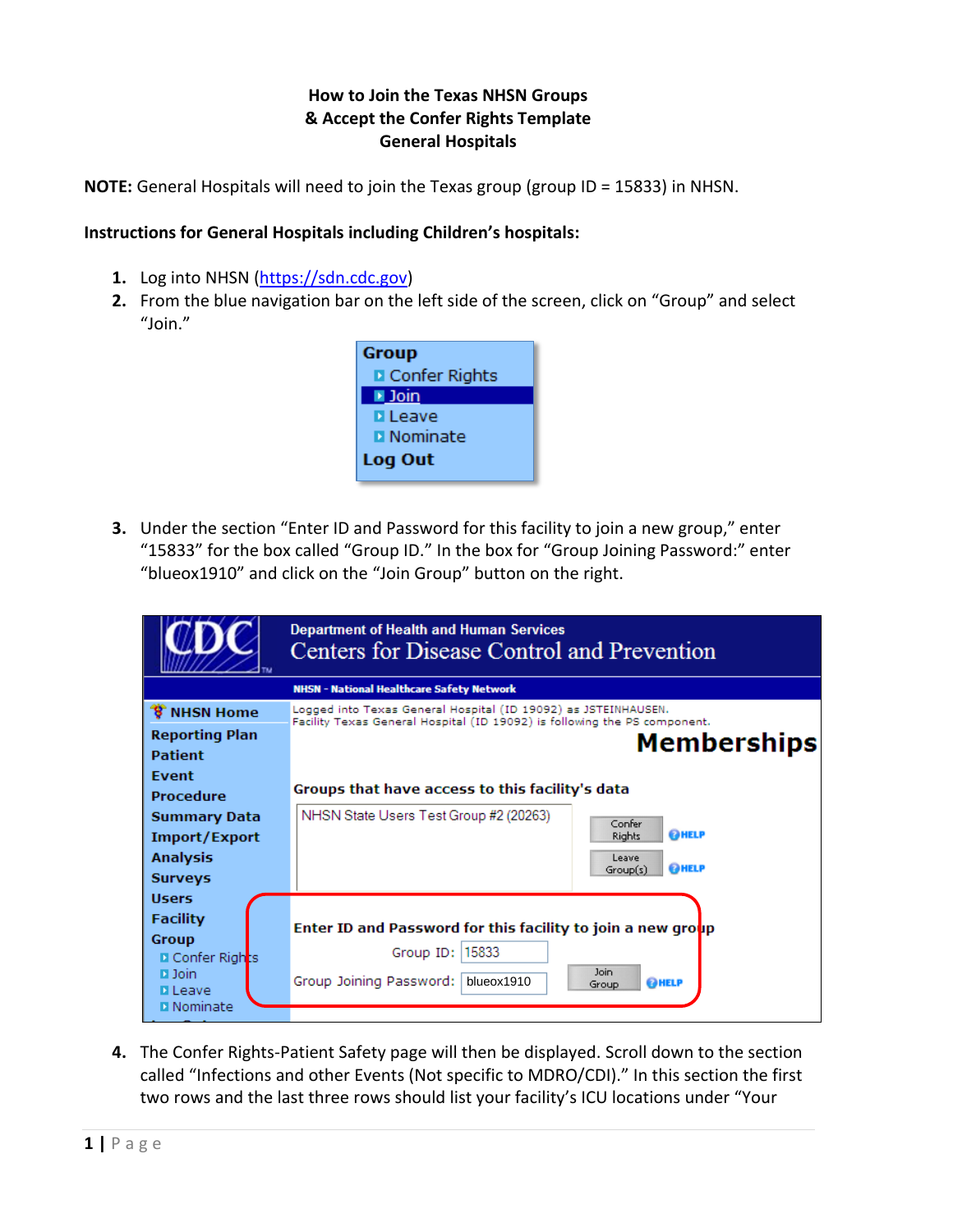Locations:" (see screenshot below). Make sure all of your facility's ICU locations are listed here, by clicking on the down arrow (circled in red).



A drop down menu will appear showing all the units in your facility of that location type. Be sure all the units listed are checked. **Note:** For the CC\_ONC location types, those of you who are not cancer hospitals will have a message in red that says "No locations meet criteria."



**5.** Next, scroll down to the section "Summary Data for Events." Repeat step 4 (verify all ICU locations are listed) for each of the rows, as applicable in this section.

|     |                 |         | Summary Data for Events |               |       |                                                               |                                             |        |
|-----|-----------------|---------|-------------------------|---------------|-------|---------------------------------------------------------------|---------------------------------------------|--------|
|     | Plan Month Year |         |                         |               |       | Month Year Location Type Location Other Location Requirements | Your Locations                              | N/A    |
| In. | 10              | 2011 to |                         | <sub>CC</sub> | (ALL) | You must report CLABSIs in all of your ICUs/CCUs.             | $ 0265 \cdot$ CDPHE, W123 ⋅ BURN ICU, PED ↓ | $\Box$ |
| In  | 10              | 2011 to |                         | CC N          | (ALL) | You must report CLABSIs in all of your ICUs/CCUs.             | 10323-5 - NICU, NICU - 2W, NNC - NNC +      | $\Box$ |
| In  | -7              | 2013 to |                         | CC.           | (ALL) | You must report CAUTI data for all ICUs/CCUs.                 | 0265 - CDPHE, W123 - BURN ICU, PED +        | $\Box$ |
| In. | - 7             | 2013 to |                         | CC ONC        | (ALL) | This applies to cancer hospitals only.                        | <b>ONC-ICU - ONCOLOGY MED SURG ICU +</b>    | $\Box$ |
| In. | -1              | 2013 to |                         | CC ONC        | (ALL) | This applies to cancer hospitals only.                        | <b>ONC-ICU - ONCOLOGY MED SURG ICU +</b>    | $\Box$ |
|     |                 |         |                         |               |       |                                                               |                                             |        |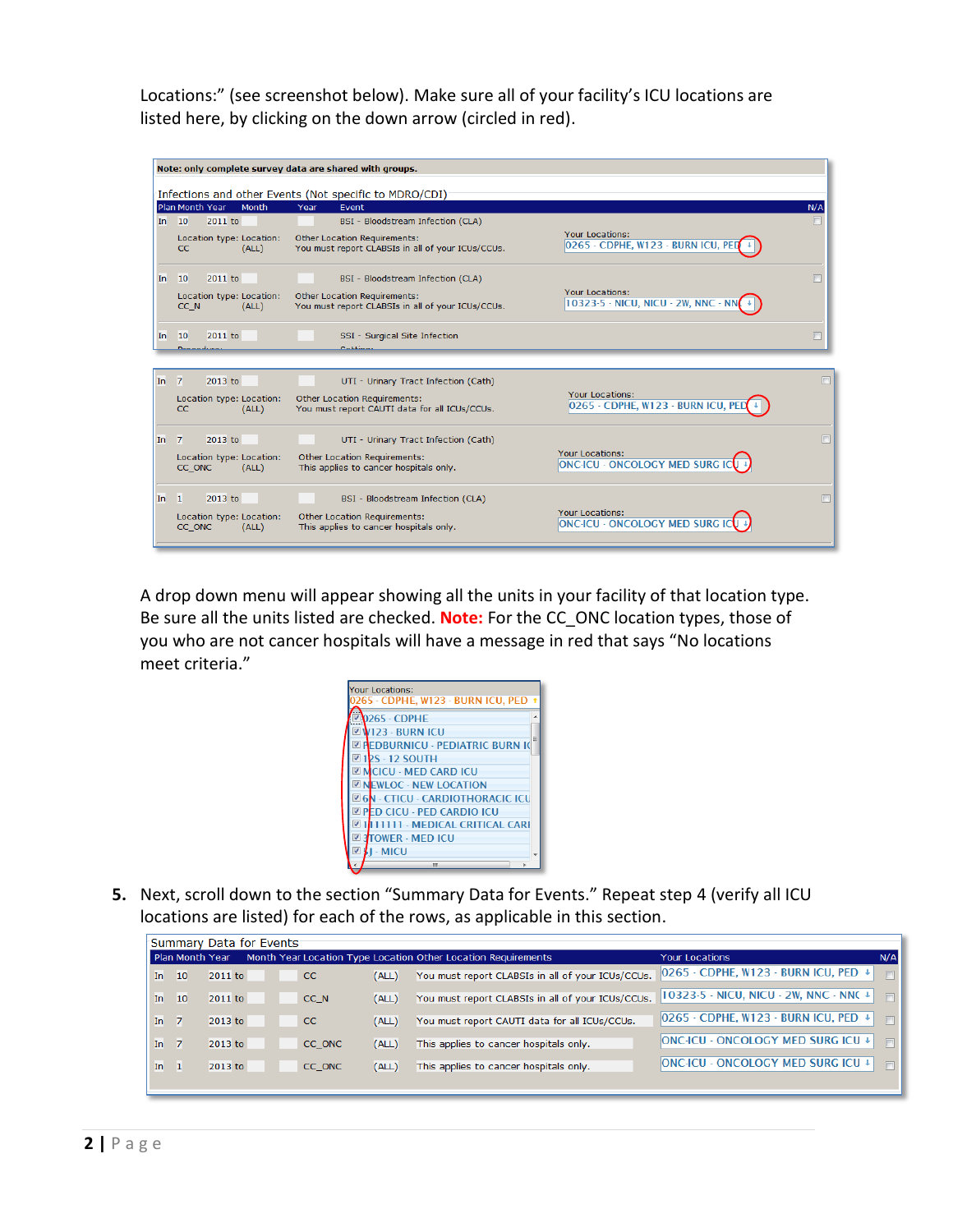**6.** Scroll back up to the section called "Infections and other Events (Not specific to MDRO/CDI)."There are 16 rows in this section that refer to the types of surgical procedures for which SSIs should be reported. **However,** the procedures that will be reported for children's hospitals and adult general hospitals will differ and therefore, you will be required to N/A (by checking the N/A box on the right) certain rows.

**NOTE:** IF YOU DO NOT CURRENTLY PERFORM A SPECIFIC SURGERY THAT YOUR FACILITY TYPE IS REQUIRED TO REPORT, **DO NOT** CHECK THE N/A BOX FOR THOSE PROCEDURES. This way, if your facility adds those procedures later, you will not have to change your conferred rights.

**Adult care general hospitals ONLY:** Check the N/A box located on the right hand side of the webpage for VSHN, CARD, HTP, FUSN, RFUSN, & LAM procedures as these are only reportable for pediatric/adolescent specialty hospitals. See screenshot below.

| In. | 2013 to<br>-1<br>Procedure:<br>HYST - Abdominal hysterectomy                                             | SSI - Surgical Site Infection<br>Setting:<br>X IN X OUT                               |                                                          |                         |
|-----|----------------------------------------------------------------------------------------------------------|---------------------------------------------------------------------------------------|----------------------------------------------------------|-------------------------|
| In. | 2013 to<br>-1<br>Procedure:<br>VHYS - Vaginal hysterectomy                                               | SSI - Surgical Site Infection<br>Setting:<br><b>X IN X OUT</b>                        |                                                          | F                       |
| In. | 2011 to<br>10<br>Procedure:<br>VSHN - Ventricular shunt                                                  | SSI - Surgical Site Infection<br>Setting:<br>X IN X OUT                               |                                                          | $\overline{v}$          |
| In. | 2012 to<br>-1<br>Procedure:<br>CARD - Cardiac surgery                                                    | SSI - Surgical Site Infection<br>Setting:<br><b>X IN X OUT</b>                        |                                                          | $\overline{v}$          |
| In. | 2012 to<br>-1<br>Procedure:<br>HTP - Heart transplant                                                    | SSI - Surgical Site Infection<br>Setting:<br>X IN X OUT                               |                                                          | $\overline{\mathbf{v}}$ |
| In. | 2013 to<br>$\mathbf{1}$<br>Procedure:<br>FUSN - Spinal fusion                                            | SSI - Surgical Site Infection<br>Setting:<br>X IN X OUT                               |                                                          | $\overline{v}$          |
| In. | 2013 to<br>-1<br>Procedure:<br>RFUSN - Refusion of spine                                                 | SSI - Surgical Site Infection<br>Setting:<br><b>X IN X OUT</b>                        |                                                          | $\overline{v}$          |
| In. | 2013 to<br>-1<br>Procedure:<br>LAM - Laminectomy                                                         | SSI - Surgical Site Infection<br>Setting:<br><b>X IN X OUT</b>                        |                                                          | $\overline{v}$          |
| In. | 2013 to<br>$\overline{7}$<br>Location type: Location: Other Location Requirements:<br><b>CC</b><br>(ALL) | UTI - Urinary Tract Infection (Cath)<br>You must report CAUTI data for all ICUs/CCUs. | Your Locations:<br> 0265 - CDPHE, W123 - BURN ICU, PED + |                         |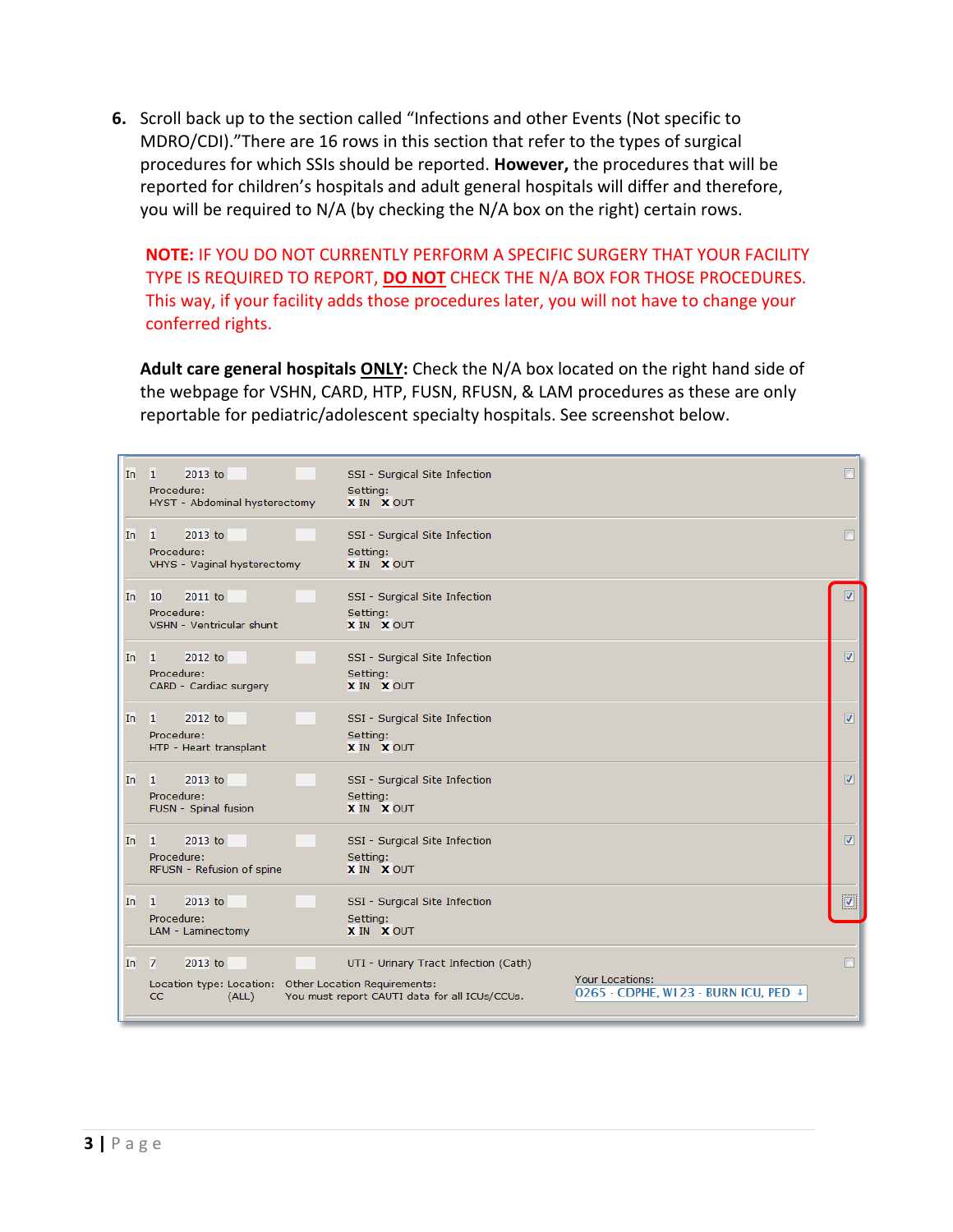**Pediatric/Adolescent general hospitals ONLY**: Check the N/A box located on the right hand side of the webpage for KPRO, HPRO, CBGB, CBGC, AAA, CEA, PVBY, COLO, HYST, & VHYS as these are only reportable for adult care hospitals.

| In. | 10<br>2011 to                                   | SSI - Surgical Site Infection | $\overline{\mathbf{v}}$ |
|-----|-------------------------------------------------|-------------------------------|-------------------------|
|     | Procedure:                                      | Setting:                      |                         |
|     | KPRO - Knee prosthesis                          | X IN X OUT                    |                         |
|     |                                                 |                               |                         |
| In. | 1<br>2012 to                                    | SSI - Surgical Site Infection | $\overline{\mathbf{v}}$ |
|     | Procedure:<br>HPRO - Hip prosthesis             | Setting:<br>X IN X OUT        |                         |
|     |                                                 |                               |                         |
| In. | 1<br>2012 to                                    | SSI - Surgical Site Infection | $\overline{\mathbf{v}}$ |
|     | Procedure:                                      |                               |                         |
|     | CBGB - Coronary bypass w/ chest &               | Setting:<br>X IN X OUT        |                         |
|     | donor incisions                                 |                               |                         |
|     |                                                 |                               |                         |
| In  | 2012 to<br>1                                    | SSI - Surgical Site Infection | $\overline{\mathbf{v}}$ |
|     | Procedure:<br>CBGC - Coronary bypass graft with | Setting:                      |                         |
|     | chest incision                                  | X IN X OUT                    |                         |
|     |                                                 |                               |                         |
| In. | 1.<br>2013 to                                   | SSI - Surgical Site Infection | $\overline{\mathsf{v}}$ |
|     | Procedure:                                      |                               |                         |
|     | AAA - Abdominal aortic aneurysm                 | Setting:<br>X IN X OUT        |                         |
|     | repair                                          |                               |                         |
| In. | 2013 to<br>1                                    | SSI - Surgical Site Infection | $\overline{\mathbf{v}}$ |
|     | Procedure:                                      | Setting:                      |                         |
|     | CEA - Carotid endarterectomy                    | <b>X IN X OUT</b>             |                         |
|     |                                                 |                               |                         |
| In. | 1<br>2013 to                                    | SSI - Surgical Site Infection | $\overline{\mathbf{v}}$ |
|     | Procedure:                                      |                               |                         |
|     | PVBY - Peripheral vascular bypass               | Setting:<br><b>X IN X OUT</b> |                         |
|     | surgery                                         |                               |                         |
| In. | 2013 to<br>1                                    | SSI - Surgical Site Infection | $\overline{\mathbf{v}}$ |
|     | Procedure:                                      | Setting:                      |                         |
|     | COLO - Colon surgery                            | <b>X IN X OUT</b>             |                         |
|     |                                                 |                               |                         |
| In. | п.<br>2013 to                                   | SSI - Surgical Site Infection | $\overline{\mathbf{v}}$ |
|     | Procedure:                                      | Setting:                      |                         |
|     | HYST - Abdominal hysterectomy                   | X IN X OUT                    |                         |
|     |                                                 |                               |                         |
| In. | 2013 to<br>1                                    | SSI - Surgical Site Infection | $\boxed{\mathbf{z}}$    |
|     | Procedure:                                      | Setting:                      |                         |
|     | VHYS - Vaginal hysterectomy                     | <b>X IN X OUT</b>             |                         |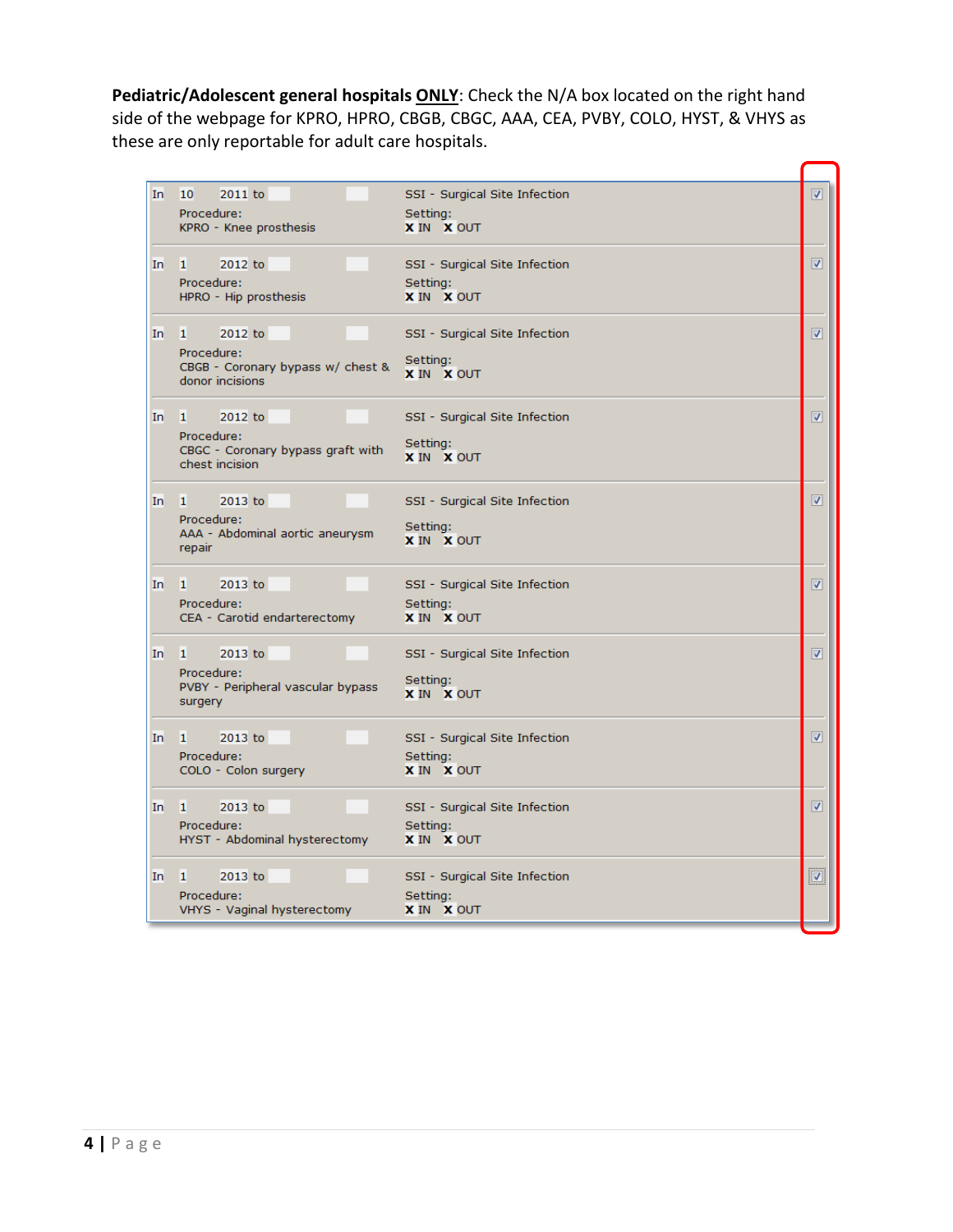**7.** Scroll down to the section called "Denominator Data for Events." This section should reflect the N/A'd boxes you checked in the "Infections and Other Events Section" above.

|           | Denominator Data for Events |         |  |  |                                                   |         |                   |                         |  |  |
|-----------|-----------------------------|---------|--|--|---------------------------------------------------|---------|-------------------|-------------------------|--|--|
|           | Plan Month Year             |         |  |  | Month Year Procedure                              | Setting |                   | N/A                     |  |  |
| In.       | 10                          | 2011 to |  |  | KPRO - Knee prosthesis                            |         | <b>X IN X OUT</b> | П                       |  |  |
| In.       | 1                           | 2012 to |  |  | HPRO - Hip prosthesis                             |         | X IN X OUT        | П                       |  |  |
| In.       | 1                           | 2012 to |  |  | CBGB - Coronary bypass w/ chest & donor incisions |         | X IN X OUT        | П                       |  |  |
| In.       | 1                           | 2012 to |  |  | CBGC - Coronary bypass graft with chest incision  |         | X IN X OUT        | $\Box$                  |  |  |
| <b>In</b> | 1                           | 2013 to |  |  | AAA - Abdominal aortic aneurysm repair            |         | X IN X OUT        | $\Box$                  |  |  |
| In.       | 1                           | 2013 to |  |  | CEA - Carotid endarterectomy                      |         | X IN X OUT        | $\Box$                  |  |  |
| In.       | 1                           | 2013 to |  |  | PVBY - Peripheral vascular bypass surgery         |         | X IN X OUT        | П                       |  |  |
| In.       | 1                           | 2013 to |  |  | COLO - Colon surgery                              |         | X IN X OUT        | П                       |  |  |
| In.       | 1                           | 2013 to |  |  | HYST - Abdominal hysterectomy                     |         | X IN X OUT        | П                       |  |  |
| In.       | 1                           | 2013 to |  |  | VHYS - Vaginal hysterectomy                       |         | X IN X OUT        |                         |  |  |
| In.       | 10                          | 2011 to |  |  | <b>VSHN - Ventricular shunt</b>                   |         | X IN X OUT        | $\overline{v}$          |  |  |
| In.       | 1                           | 2012 to |  |  | CARD - Cardiac surgery                            |         | <b>X IN X OUT</b> | $\overline{\mathsf{v}}$ |  |  |
| In.       | 1                           | 2012 to |  |  | HTP - Heart transplant                            |         | X IN X OUT        | $\overline{\mathsf{v}}$ |  |  |
| In.       | 1                           | 2013 to |  |  | FUSN - Spinal fusion                              |         | <b>X IN X OUT</b> | $\overline{\mathsf{v}}$ |  |  |
| In.       | 1                           | 2013 to |  |  | RFUSN - Refusion of spine                         |         | X IN X OUT        | $\overline{\mathsf{v}}$ |  |  |
| In.       | 1                           | 2013 to |  |  | LAM - Laminectomy                                 |         | X IN X OUT        | ⊽                       |  |  |
|           |                             |         |  |  |                                                   |         |                   |                         |  |  |

## **Adult care general hospitals ONLY:**

## **Pediatric/Adolescent general hospitals ONLY**:

| Denominator Data for Events |                 |         |  |  |                                                   |             |              |                         |  |
|-----------------------------|-----------------|---------|--|--|---------------------------------------------------|-------------|--------------|-------------------------|--|
|                             | Plan Month Year |         |  |  | Month Year Procedure                              | Setting     |              | N/A                     |  |
| In.                         | 10              | 2011 to |  |  | KPRO - Knee prosthesis                            |             | X IN X OUT   | ▽                       |  |
| In.                         | 1               | 2012 to |  |  | HPRO - Hip prosthesis                             | <b>X</b> IN | <b>X OUT</b> | $\overline{\mathsf{v}}$ |  |
| In.                         | 1               | 2012 to |  |  | CBGB - Coronary bypass w/ chest & donor incisions | <b>X</b> IN | <b>X OUT</b> | $\overline{\mathsf{v}}$ |  |
| In.                         | 1               | 2012 to |  |  | CBGC - Coronary bypass graft with chest incision  | <b>X</b> IN | <b>X OUT</b> | $\overline{\mathsf{v}}$ |  |
| In.                         | 1               | 2013 to |  |  | AAA - Abdominal aortic aneurysm repair            | <b>X</b> IN | <b>X OUT</b> | $\overline{\mathbf{v}}$ |  |
| In.                         | 1               | 2013 to |  |  | CEA - Carotid endarterectomy                      | <b>X</b> IN | <b>X OUT</b> | $\overline{\mathbf{v}}$ |  |
| In.                         | 1               | 2013 to |  |  | PVBY - Peripheral vascular bypass surgery         | <b>X</b> IN | <b>X OUT</b> | $\overline{\mathsf{v}}$ |  |
| In.                         | 1               | 2013 to |  |  | COLO - Colon surgery                              | <b>X</b> IN | <b>X OUT</b> | $\overline{\mathsf{v}}$ |  |
| In.                         | 1               | 2013 to |  |  | HYST - Abdominal hysterectomy                     | <b>X</b> IN | <b>X OUT</b> | $\overline{\mathsf{v}}$ |  |
| In.                         | 1               | 2013 to |  |  | VHYS - Vaginal hysterectomy                       | <b>X</b> IN | <b>X OUT</b> | $\overline{\mathsf{v}}$ |  |
| In.                         | 10              | 2011 to |  |  | VSHN - Ventricular shunt                          | <b>X</b> IN | <b>X OUT</b> | <b>TELE</b>             |  |
| In.                         | 1               | 2012 to |  |  | CARD - Cardiac surgery                            | <b>X</b> IN | <b>X OUT</b> | F                       |  |
| In.                         | 1               | 2012 to |  |  | HTP - Heart transplant                            |             | X IN X OUT   | $\Box$                  |  |
| In.                         | 1               | 2013 to |  |  | FUSN - Spinal fusion                              | <b>X</b> IN | <b>X OUT</b> | $\Box$                  |  |
| In.                         | 1               | 2013 to |  |  | RFUSN - Refusion of spine                         | <b>X</b> IN | <b>X OUT</b> | $\Box$                  |  |
| In.                         | 1               | 2013 to |  |  | LAM - Laminectomy                                 |             | X IN X OUT   | $\Box$                  |  |
|                             |                 |         |  |  |                                                   |             |              |                         |  |